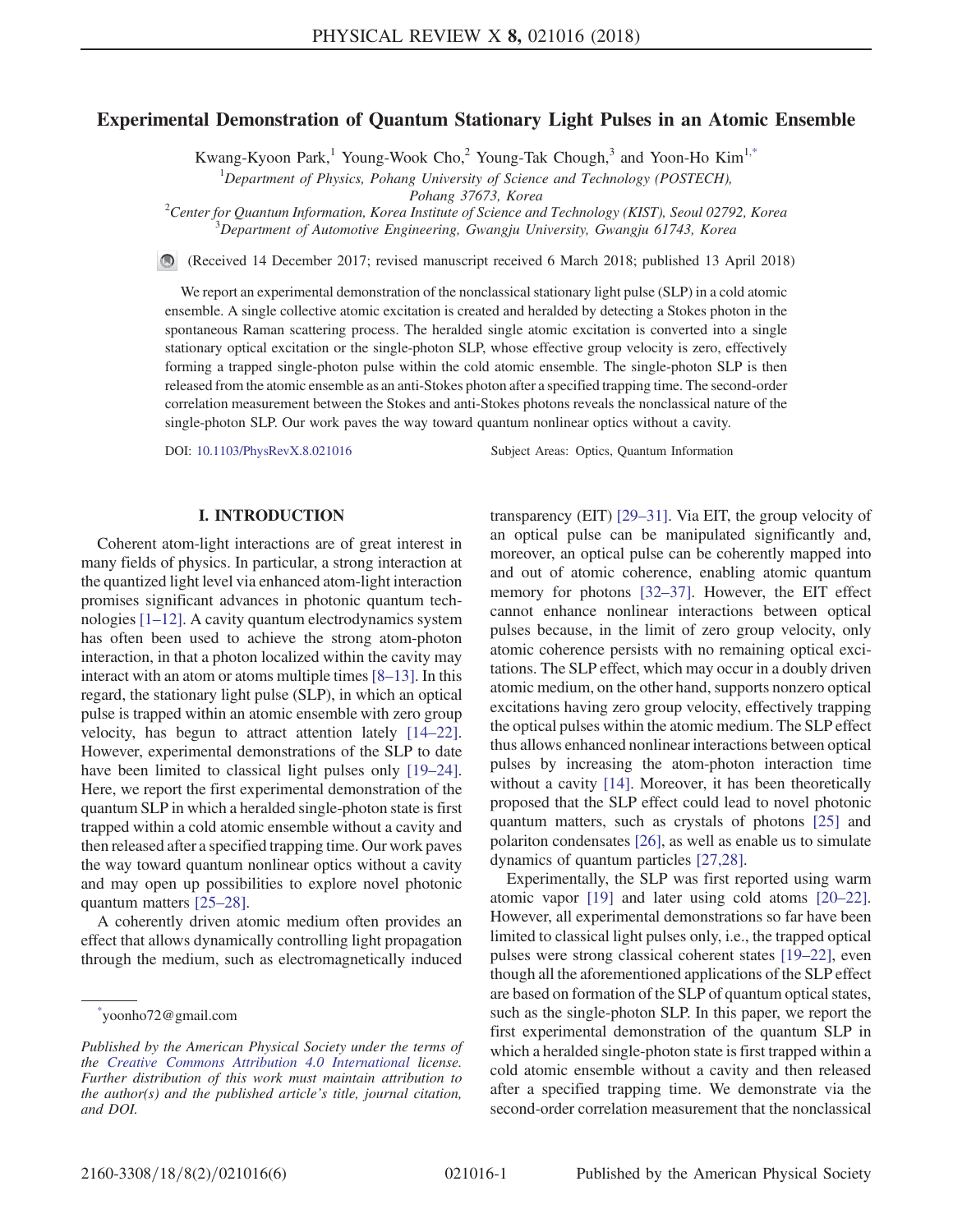nature of the heralded single-photon state is well preserved during the SLP process.

# II. EXPERIMENTAL SETUP

We now elaborate our experimental demonstration of the quantum SLP; see Fig. [1.](#page-1-0) First, consider the energy level diagram shown in Fig. [1\(a\).](#page-1-0) Two hyperfine ground states are denoted as  $|g\rangle$  and  $|s\rangle$ , and two excited states are denoted as  $|e_1\rangle$  and  $|e_2\rangle$ . Initially, all atoms are prepared in the ground state  $|g\rangle$ . When a weak write pulse  $(\Omega_w)$  with detuning  $\Delta_1$  is applied, the spontaneously Raman scattered Stokes photon  $E<sub>s</sub>$  is emitted. The detection event of the Stokes photon heralds the successful preparation of the single collective atomic excitation or the spin wave  $\hat{S}(z, t)$  [38–[40\].](#page-5-8)

In order to form the single-photon SLP, two counterpropagating read lasers  $\Omega_r^+$  and  $\Omega_r^-$  are applied; see<br>Fig. 1(b). Note that  $\Omega_r^{\pm}$  denote the Bebi frequencies of Fig. [1\(b\)](#page-1-0). [Note that  $\Omega_{\tau}^{\pm}$  denote the Rabi frequencies of the time read league with  $\Omega_{\tau}^{\pm}(t)$  indicating the time the two read lasers, with  $\Omega^{\pm}_{r}(t)$  indicating the time-<br>dependent Rabi frequencies l The two counterpropagating dependent Rabi frequencies.] The two counterpropagating read lasers drive the spin waves in the opposite directions with nonzero photonic excitations  $\hat{E}_{as}^{\pm}(z, t)$ , where  $\hat{E}_{as}^{+}(\hat{E}_{as}^{-})$ <br>is the quantized slow varying electric field operator for the is the quantized slow varying electric field operator for the forward (backward) propagating anti-Stokes photon. As the quantized electric field operators  $\hat{E}^{\pm}_{as}$  are coupled with <span id="page-1-1"></span>the spin wave  $\hat{S}$ , the propagation dynamics for the involved fields  $\hat{E}_{as}^{+}$ ,  $\hat{E}_{as}^{-}$ , and  $\hat{S}$  is described as a single quasiparticle or the dark-state polariton [17.26.32.33] the dark-state polariton [\[17,26,32,33\]:](#page-5-9)

$$
\hat{\Psi}_s(z,t) = \cos\theta(t) [\cos\phi(t)\hat{E}_{as}^+(z,t) + \sin\phi(t)\hat{E}_{as}^-(z,t)] \n- \sin\theta(t)\hat{S}(z,t).
$$
\n(1)

The two mixing angles  $\theta(t)$  and  $\phi(t)$  play important roles in the formation of the single-photon SLP. The mixing angle  $\theta(t)$  is defined as tan<sup>2</sup> $\theta(t)=\frac{q^2n}{\Omega^2(t)}$ , where g is the atom-photon coupling constant,  $n$  is the atomic density, and  $\Omega^2(t) = \Omega_r^{+2}(t) + \Omega_r^{-2}(t)$ . The mixing angle  $\phi(t)$  is given<br>as  $\tan^2 \phi(t) = \Omega^{-2}(t)/\Omega^{+2}(t)$ . The single quasiparticle as  $\tan^2 \phi(t) = \Omega_r^{-2}(t)/\Omega_r^{+2}(t)$ . The single quasiparticle description in Eq. (1) implies that the quantized fields description in Eq. [\(1\)](#page-1-1) implies that the quantized fields  $E^{\pm}_{a}$  $\frac{d}{ds}(z, t)$  and  $\hat{S}(z, t)$  are coherently coupled and propagate together with group velocity  $v_g = c \cos^2 \theta(t) \cos 2\phi(t)$ ,<br>where c is the light speed in vecuum [17.26]. If the Rabi where  $c$  is the light speed in vacuum [\[17,26\]](#page-5-9). If the Rabi frequencies of read lasers are balanced, i.e.,  $\Omega_r^{+2}(t) =$ <br> $Q^{-2}(t)$  the photonic components  $E^{\pm}(z, t)$  have zero group  $\Omega_r^{-2}(t)$ , the photonic components  $E_{\text{ads}}^{\pm}(z, t)$  have zero group velocity but with nonzero amplitudes, hence forming the velocity but with nonzero amplitudes, hence forming the single-photon SLP or a trapped single photon within an atomic ensemble without a cavity. After a specified trapping time  $\tau$ , the single-photon SLP may be released from the atomic cloud by turning off one of the read lasers, e.g.,  $\Omega_r^-(t) \to 0$ , as shown in Fig. [1\(c\).](#page-1-0)

<span id="page-1-0"></span>

FIG. 1. Experimental sequence and schematic. (a)–(c) The energy level diagram and the experimental sequence. (a) Initially, all atoms are prepared in the ground state  $|g\rangle$ . When the write pulse  $\Omega_w$  is applied with detuning  $\Delta_1$ , creation of a single collective atomic excitation is heralded by the detection event of the Stokes photon  $\hat{E}_s$  at detector  $D_1$ . (b) From the single collective atomic excitation, the single-photon SLP (denoted by  $\hat{E}_{ds}^{+}$ ) is formed by applying two counterpropagating read lasers  $\Omega_{\tau}^{+}$ . Detuning  $\Delta_2$  is necessary to suppress higher order atomic coherence in cold atoms (c) After a specified higher order atomic coherence in cold atoms. (c) After a specified trapping time  $\tau$ , the single-photon SLP is released from the atomic ensemble as the anti-Stokes photon  $\hat{E}_{as}^{+}$  by turning off the read lasers  $\Omega_r^-$  and is detected at detector  $D_2$ . (d) Experimental schematic. The optical denth of the Rb MOT is approximately 120. All the optical fi optical depth of the Rb MOT is approximately 120. All the optical fields have the same circular polarization in the atomic frame. Because of the phase-matching condition, the read/write lasers and the Stokes/anti-Stokes modes are tilted by approximately 0.35°. The bandpass filter  $F_1$  ( $F_2$ ) consists of a 780-nm (795-nm) interference filter and a solid etalon filter. The arrival time difference between the heralding photon at  $D_1$  and the released single-photon SLP at  $D_2$  is recorded with a time-correlated single-photon counting (TCSPC) module. PBS stands for polarizing beam splitter; QWP stands for quarter wave plate.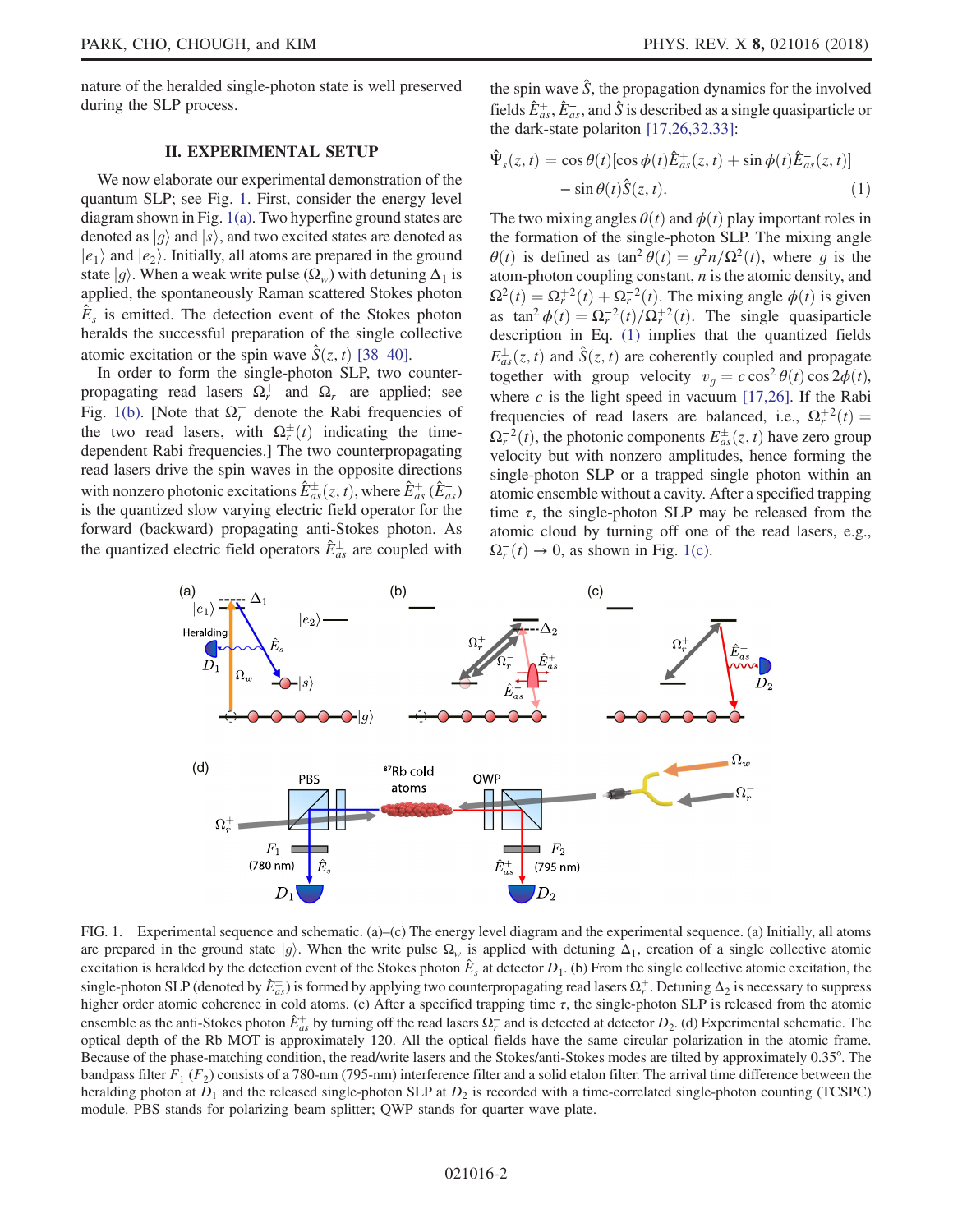<span id="page-2-0"></span>

FIG. 2. Heralded generation of a single-photon state. The read laser  $\Omega_r^+$  is turned on 0.8 μs after the write pulse. The TCSPC<br>histogram triggared by the Stokes photon at t, displays the histogram triggered by the Stokes photon at  $t_1$  displays the waveform of the anti-Stokes single photon. The TCSPC histogram is accumulated for 3000 s.

### III. HERALDED GENERATION<br>OF SINGLE PHOTONS OF SINGLE PHOTONS

We first demonstrate generation of a heralded singlephoton state without trapping and then show our result on the single-photon trapping by using the SLP effect described above. The experimental schematic is shown in Fig. [1\(d\)](#page-1-0); see Appendix B for details of the experimental setup. For generation of a heralded single-photon state, the write pulse  $\Omega_w$  with 0.3-mW peak power is applied to the atomic cloud, followed by the counterpropagating read laser  $\Omega_r^+$  with  $1.2 \text{ mW}$  peak power. The write pulse has a Gaussian tem-1.2-mW peak power. The write pulse has a Gaussian temporal shape with the full width half maximum (FWHM) of 200 ns and the read laser  $\Omega_r^+$  is applied 0.8  $\mu$ s after the write<br>pulse. Both lasers are well collimated to illuminate the whole pulse. Both lasers are well collimated to illuminate the whole atomic ensemble (approximately 1.8 mm in diameter). All the optical fields have the same circular polarization in the atomic frame. The temporal correlation between the heralding Stokes photon  $\hat{E}_s$  at  $D_1$  and the anti-Stokes photon  $\hat{E}_{as}^+$  at  $D_2$  is measured with a time-correlated single-photon count- $D_2$  is measured with a time-correlated single-photon counting (TCSPC) module. Note that the process here is the same as the correlated photon pair generation used in the Duan-Lukin-Cirac-Zoller quantum repeater scheme [38–[40\].](#page-5-8) The experimental data for heralded generation of a single-photon state are shown in Fig. [2](#page-2-0). The TCSPC histogram shows the second-order temporal correlation between the Stokes and the anti-Stokes photon. The cross correlation between Stokes and anti-Stokes photons was measured to be  $p_c = 9.6 \times 10^{-3}$ . Note that  $g_{s,as}^{(2)}(0) > 2$  indicates nonclass-<br>ical correlation between the Stokes and anti-Stokes photons  $\chi_{s,as}^{(2)}(0) = 5.43 \pm 0.074$  with the pair detection probability ical correlation between the Stokes and anti-Stokes photons because the individual photons are thermal in nature.

#### **IV. FORMATION OF THE SINGLE-PHOTON SLP** IV. FORMATION OF THE SINGLE-PHOTON SLP

Let us now describe our experimental demonstration of the single-photon SLP. As described in Fig. [1\(b\)](#page-1-0), to form the single-photon SLP from the single collective atomic excitation, two counterpropagating read lasers  $\Omega_r^{\pm}$  must be

applied. While the forward read laser  $\Omega_r^+$  is on-resonant to  $\vert \cdot \rangle \rightarrow \vert e \rangle$  the hackward read laser  $\Omega^-$  is slightly detuned by  $|s\rangle \rightarrow |e_1\rangle$ , the backward read laser  $\Omega_r^-$  is slightly detuned by<br> $\Delta_0 = 2\pi \times 4.0$  MHz. This detuning ensures there is no  $\Delta_2 = 2\pi \times 4.0$  MHz. This detuning ensures there is no effective higher order Raman coherence [\[16,20,41\],](#page-5-10) which prevents the formation of stationary light. Also, the Rabi frequencies of the two read lasers need to be sufficiently well balanced, i.e.,  $|\Omega_r^+(t)| \simeq |\Omega_r^-(t)|$ , to ensure formation of the single-photon SI P. We have carefully balanced  $\Omega^+(t)$  and single-photon SLP. We have carefully balanced  $\Omega_r^+(t)$  and  $\Omega^{-(t)}$  in a separate SLP with an external laser pulse; see the  $\Omega_{\tau}^-(t)$  in a separate SLP with an external laser pulse; see the Supplemental Material [42]. Then, after a specified trapping Supplemental Material [\[42\]](#page-5-11). Then, after a specified trapping time  $\tau$ , we turn off one of the read lasers,  $\Omega_r^-(t) \to 0$ , and the single-photon SI P is released from the atomic medium as single-photon SLP is released from the atomic medium as the anti-Stokes photon; see Fig. [1\(c\)](#page-1-0). The timing sequence for the experiment is schematically shown in Fig. [3\(a\)](#page-2-1) and the experimental results are shown in Fig. [3\(b\)](#page-2-1) for the

<span id="page-2-1"></span>

FIG. 3. Formation of the single-photon SLP. (a) The two counter-propagating read lasers  $\Omega_r^+$  and  $\Omega_r^-$  are simultaneously<br>turned on 0.8 us ofter the write pulse. After a specified trapping turned on 0.8  $\mu$ s after the write pulse. After a specified trapping time  $\tau$ ,  $\Omega_r^-$  is turned off and released is the heralded single-photon<br>from the atomic cloud as the anti-Stokes photon. The transing from the atomic cloud as the anti-Stokes photon. The trapping times are, (i)  $\tau = 0.6 \mu s$ , (ii)  $\tau = 1.2 \mu s$ , (iii)  $\tau = 1.8 \mu s$ . (b) The TCSPC histogram shows the waveform of the released singlephoton. During the formation of the single-photon SLP, emission of the anti-Stokes photon is greatly suppressed, albeit showing some leakage. When the read laser  $\Omega_r^-$  is turned off, the remaining<br>single photon. SLP is released. Footh TCSPC bistogram is single-photon SLP is released. Each TCSPC histogram is accumulated for 3000 s. Inset shows the extended region for case (i), in which uncorrelated counts are also presented. Since the write/read pulses are applied at every 5  $\mu$ s, the coincidence count peaks appear at every  $5 \mu s$  in the TCSPC histogram. The pronounced peak at  $2 \mu s$  is due to the quantum-correlated photon pair generated by the corresponding write/read pulse sequence. The other low-lying periodic peaks represent uncorrelated random coincidence counts due to a Stokes photon by a write pulse and an anti-Stokes photon by subsequent read pulses.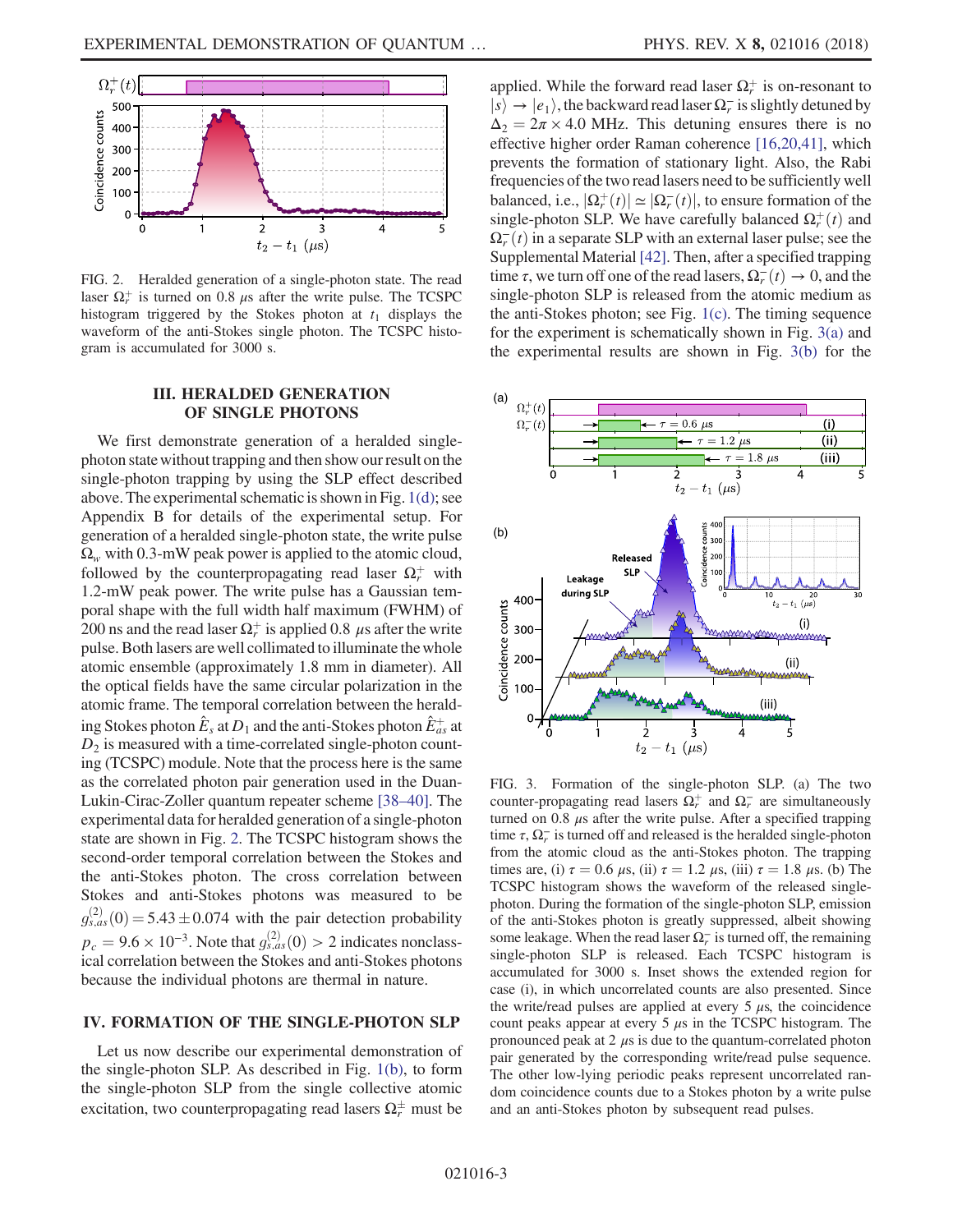trapping times  $\tau = 0.6$ , 1.2, and 1.8 μs. During the singlephoton trapping time  $\tau$ , we observe a small but nonnegligible leakage. We find that the amount of leakage for the single-photon SLP experiment is larger when compared with the classical SLP experiment. Unlike the classical SLP experiment, the single atomic excitation heralded upon the detection of the Stokes photon is spread over the whole atomic medium. Therefore, the stored excitation at the edges of the medium is more likely to be leaked during the SLP formation. See the Supplemental Material [\[42\]](#page-5-11) for the classical SLP experiment and for the numerical simulation results for the single-photon SLP.

From the TCSPC histograms, as in Fig. [3\(b\),](#page-2-1) we obtain the second-order correlation  $g_{s,as}^{(2)}(0)$  between the Stokes and the anti-<br>anti-Stokes photons and the relative intensity of the antianti-Stokes photons and the relative intensity of the anti-Stokes photon for different single-photon trapping times. The measured second-order correlation results are shown in Fig. [4\(a\).](#page-3-0) The second-order correlation  $g_{s,as}^{(2)}(0)$  calculated<br>with the raw data (without subtracting any noise counts) tends with the raw data (without subtracting any noise counts) tends to decrease with increasing trapping times, but, once the noise counts are subtracted,  $g_{s,as}^{(2)}(0)$  values are rather stable. The relative contribution from the noise to the calculated secondorder correlation is evidenced in Fig. [4\(b\)](#page-3-0), which shows that

<span id="page-3-0"></span>

FIG. 4. Nonclassical nature of the single-photon SLP. (a) The second-order correlation  $g_{s,as}^{(2)}(0)$  between Stokes and anti-Stokes photons as a function of the single-photon trapping time τ. The raw Unwanted noise counts due to unfiltered strong read lasers were  $\frac{\binom{2}{3}}{\binom{2}{5}}$  was calculated without subtracting any noise counts. independently measured and subtracted for the calculation of the noise-subtracted  $g_{3,as}^{(2)}(0)$ . The bound for nonclassical correlation, calculated from the Cauchy-Schwarz inequality, is  $g_{s,as}^{(2)}(0) = 2$ , and the bound for antibunching of the heralded anti-Stokes photon and the bound for antibunching of the heralded anti-Stokes photon and the bound for antibunching of the neraticed anti-Stokes photon<br>is  $g_{s,as}^{(2)}(0) = 2 + \sqrt{2}$ . (b) The relative intensity of the anti-Stokes<br>photon as a function of  $\tau$ . The SLP decay rate of  $\gamma = 2\pi$ photon as a function of  $\tau$ . The SLP decay rate of  $\gamma_{\tau} = 2\pi \times$ 154 kHz was obtained from the exponential decay fit (solid line).

the relative intensity of the anti-Stokes photon is decreasing as a function of the trapping times. Thus, we attribute the main mechanism for the decay of the second-order correlation mostly to the loss associated with the ground-state dephasing and the phase mismatch.

As mentioned earlier, the bound for nonclassical correlation between the Stokes and the anti-Stokes photons is Stokes photon to show antibunching is given by  $g_{s,as}^{(2)}(0) =$ <br>2 <u>b</u>  $\sqrt{2}$  with exitain essumptions [42]. The noise  $\chi^{(2)}_{s,as}(0) = 2$ . In addition, the lower bound for the anti-Stokes photon to show antibunching is given by  $g_{s,as}^+(0) = 2 + \sqrt{2}$  with certain assumptions [\[42\].](#page-5-11) The noisesubtracted experimental data in Fig. [4\(a\)](#page-3-0) all violate the equality for antibunching, signaling that the nonclassical nature of a single-photon state is maintained during the single-photon SLP process within the atomic medium. Note that it is possible to achieve higher  $g_{s,as}^{(2)}$  values by simply reducing the power of the write pulse but at the cost simply reducing the power of the write pulse, but at the cost of lowering the pair detection probability  $p_c$  [\[43\]](#page-5-12).

# V. CONCLUSION

We have reported the first experimental demonstration of nonclassical SLP in a cold atomic ensemble. A single collective atomic excitation is created and heralded by detecting a Stokes photon in the spontaneous Raman scattering process. The heralded single atomic excitation is then converted into a single stationary optical excitation or the single-photon SLP, whose effective group velocity is zero, effectively forming a trapped single-photon pulse within the cold atomic ensemble. The single-photon SLP is then released from the atomic ensemble as an anti-Stokes photon after a specified trapping time. The second-order correlation measurement between the Stokes and anti-Stokes photons reveals the nonclassical nature of the single-photon SLP. Our work paves the way toward quantum nonlinear optics without a cavity [\[14\],](#page-5-0) simulating the dynamics of quantum particles [\[27,28\],](#page-5-6) as well as novel photonic quantum matters, such as crystals of photons [\[25\]](#page-5-2) and polariton condensates [\[26\]](#page-5-5).

### ACCEPT CHEMICS

This work was supported by Samsung Science and Technology Foundation under Project No. SSTF-BA1402-07.

### APPENDIX A: PREPARATION<br>OF THE COLD ATOMIC ENSEMBLE OF THE COLD ATOMIC ENSEMBLE

A cold atomic ensemble of 87 Rb is prepared by a 2D magneto-optical trap (MOT) in a glass cell ultrahigh vacuum chamber (approximately  $10^{-9}$  Torr) [\[44,45\]](#page-5-13). After the initial loading of the atoms, the MOT coils are turned off to reduce the effect due to the stray magnetic fields. The temporal dark MOT and compression techniques are applied, resulting in a high optical depth (OD) cold atom cloud about 20 mm in length and 1.8 mm in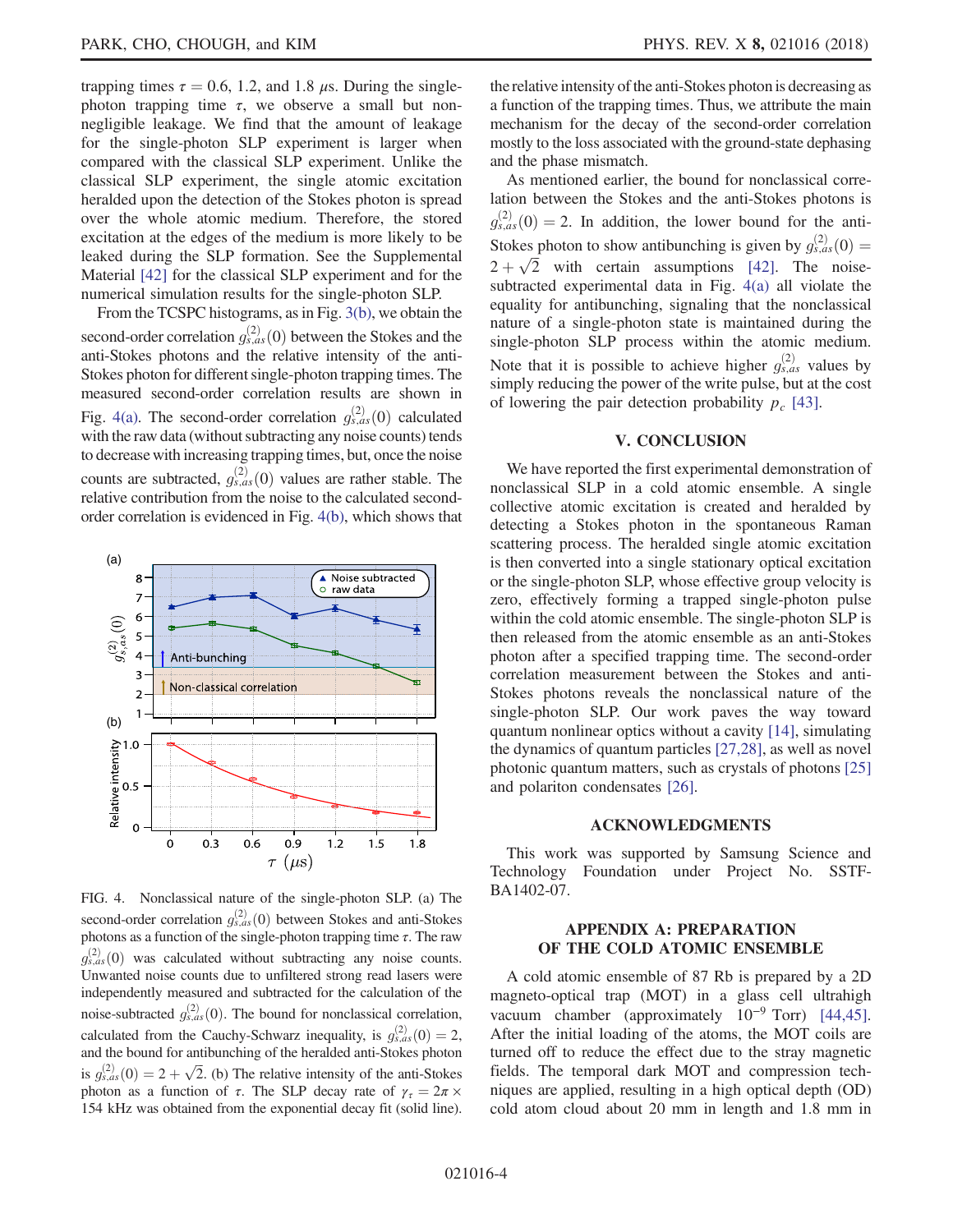diameter [\[45\].](#page-5-14) All atoms are initially prepared in the ground state,  $|g\rangle \equiv |5S_{1/2}, F = 1\rangle$ . The other relevant atomic levels are  $|s\rangle \equiv |5S_{1/2}, F = 2\rangle, |e_1\rangle \equiv |5P_{3/2}, F' = 2\rangle$ , and  $|e_2\rangle \equiv$  $|5P_{1/2}, F'(2)|$ . The OD is measured as high as approximately 120 from the two-level transmission spectrum between  $|g\rangle$  and  $|e_2\rangle$  [\[45\].](#page-5-14)

# APPENDIX B: EXPERIMENTAL DETAILS

The write pulse  $\Omega_w$  has the Gaussian temporal shape with 200 ns at FWHM, the peak power of 0.3 mW, and has detuning  $\Delta_1 = 2\pi \times 134.9$  MHz. The read lasers have the rectangular temporal shapes with 1.2-mW peak power. Both the write and the read lasers are well collimated to illuminate the whole ensemble (approximately 1.8 mm in diameter). The collection diameters of the Stokes and anti-Stokes photons are defined by single-mode optical fibers and set to be approximately 250  $\mu$ m at the medium. The bandwidth of the solid etalon filters is 470 MHz. The total channel efficiency is estimated to be approximately 0.17, which includes the single-mode fiber coupling efficiency of 0.6, the spectral filter transmittance of 0.65, the multimode fiber (coupled to the single-photon detector) coupling efficiency of 0.8, and the detector quantum efficiency of 0.55.

The whole experimental sequence is repeated at the period of 200 ms. Each experimental sequence consists of the cold atom preparation window and the main experimental window. The duration of atom preparation is 199.8 ms and the experimental window is set to be as short as 0.2 ms to minimize the variations of the medium properties, such as OD and the ground-state dephasing rate  $\gamma_{gs}$ . During the experimental window, the single-photon detectors (D, and D) are seted to the sequence of the detectors  $(D_1 \text{ and } D_2)$  are gated to the sequence of the single-photon SLP experiment. The duration of the SLP experimental sequence is  $5 \mu s$ , so there are 40 singlephoton SLP trials within each experimental window. Typically, we operate the experiment at the regime of the pair detection probability of  $p_c \sim 10^{-2}$ .

#### APPENDIX C: FORMATION OF THE SLP

For stable formation of the SLP, three conditions must be satisfied: (i) the phase-matching condition, (ii) suppression of higher order atomic coherence, and (iii) matching of the read laser Rabi frequencies. First, the phase-matching condition requires that all the fields involved in the stationary light formation satisfy energy and momentum conservation conditions [\[20,22\].](#page-5-7) The phase-matching condition for the SLP is given as  $\vec{\kappa} = \vec{k}_{as}^+ - \vec{k}_r^+ = \vec{k}_{as}^- - \vec{k}_r^-$ , where the initial spin<br>regional set as  $\vec{k} = \vec{k}_{as}^- - \vec{k}_r^-$ , where the initial spin wave is set as  $\vec{\kappa} = \vec{k}_w - \vec{k}_s$ . Here,  $\vec{k}_w$ ,  $\vec{k}_s$ ,  $\vec{k}_{ds}^{\pm}$ , and  $\vec{k}_{\perp}^{\pm}$  are the wave vectors for  $\Omega_w$ ,  $\hat{E}_s$ ,  $\hat{E}_{as}^{\pm}$ , and  $\Omega_r^{\pm}$ , respectively. To satisfy<br>the above phase-matching condition, the read lasers and the the above phase-matching condition, the read lasers and the anti-Stokes collection modes are tilted by 0.35°. Second, the SLP is only supported when the forward (backward) read laser couples only with the forward (backward) anti-Stokes photon. Since the coupling between the forward (backward) read laser and the backward (forward) anti-Stokes photon is mediated by higher order atomic coherence, the higher order coherence should be suppressed. While the higher order atomic coherence is not induced in hot atoms due to the Doppler effect, it is induced in cold atomic medium. The higher order coherence in cold atoms, however, can be suppressed by providing the detuning  $\Delta_2$  for the backward read laser  $\Omega_r^-$  so that the higher order coherence is dephased fast  $\Omega_r = 2\pi \times 4.0 \text{ MHz}$ [\[16,20,41\].](#page-5-10) In our experiment, we set  $\Delta_2 = 2\pi \times 4.0$  MHz, which is much larger than the EIT width. Finally, the effective Rabi frequencies of the two read lasers should be matched because the mixing angles and the group velocity for the stationary dark state polariton are controlled by the Rabi frequencies  $(\Omega_r^{\pm})$  of the corresponding read lasers. In order to match the Babi frequencies of the two read lasers, we match the Rabi frequencies of the two read lasers, we performed a separate SLP experiment with a classical laser input; see the Supplemental Material. We also obtained the other relevant experimental parameters for the single-photon SLP experiment, such as  $OD \sim 100$  and the ground-state dephasing rate  $\gamma_{gs} = 2\pi \times 3.0$  kHz, by fitting the classical SLP experiment results with the numerical simulations of the coupled Maxwell-Bloch equations [\[20,46\].](#page-5-7)

- <span id="page-4-0"></span>[1] S. Baur, D. Tiarks, G. Rempe, and S. Dürr, Single-Photon Switch Based on Rydberg Blockade, [Phys. Rev. Lett.](https://doi.org/10.1103/PhysRevLett.112.073901) 112, [073901 \(2014\).](https://doi.org/10.1103/PhysRevLett.112.073901)
- [2] H. Gorniaczyk, C. Tresp, J. Schmidt, H. Fedder, and S. Hofferberth, Single-Photon Transistor Mediated by Interstate Rydberg Interactions, Phys. Rev. Lett. 113[, 053601 \(2014\).](https://doi.org/10.1103/PhysRevLett.113.053601)
- [3] R. Lopes, A. Imanaliev, A. Aspect, M. Cheneau, D. Boiron, and C. I. Westbrook, Atomic Hong-Ou-Mandel Experiment, [Nature \(London\)](https://doi.org/10.1038/nature14331) 520, 66 (2015).
- [4] D. Tiarks, S. Baur, K. Schneider, S. Dürr, and G. Rempe, Single-Photon Transistor Using a Förster Resonance, [Phys.](https://doi.org/10.1103/PhysRevLett.113.053602) Rev. Lett. 113[, 053602 \(2014\).](https://doi.org/10.1103/PhysRevLett.113.053602)
- [5] D. Tiarks, S. Schmidt, G. Rempe, and S. Dürr, Optical  $\pi$ Phase Shift Created with a Single-Photon Pulse, [Sci. Adv.](https://doi.org/10.1126/sciadv.1600036) 2[, e1600036 \(2016\)](https://doi.org/10.1126/sciadv.1600036).
- [6] M. K. Tey, Z. Chen, S. A. Aljunid, B. Chng, F. Huber, G. Maslennikov, and C. Kurtsiefer, Strong Interaction between Light and a Single Trapped Atom without the Need for a Cavity, Nat. Phys. 4[, 924 \(2008\)](https://doi.org/10.1038/nphys1096).
- [7] Y. O. Dudin and A. Kuzmich, *Strongly Interacting Rydberg* Excitations of a Cold Atomic Gas, Science 336[, 887 \(2012\).](https://doi.org/10.1126/science.1217901)
- <span id="page-4-1"></span>[8] W. Chen, K. M. Beck, R. Bucker, M. Gullans, M. D. Lukin, H. Tanji-Suzuki, and V. Vuletic, All-Optical Switch and Transistor Gated by One Stored Photon, [Science](https://doi.org/10.1126/science.1238169) 341, 768 [\(2013\).](https://doi.org/10.1126/science.1238169)
- [9] D. E. Chang, V. Vuletić, and M. D. Lukin, Quantum Nonlinear Optics: Photon by Photon, [Nat. Photonics](https://doi.org/10.1038/nphoton.2014.192) 8, 685 (2014).
- [10] A. Reiserer, S. Ritter, and G. Rempe, Nondestructive Detection of an Optical Photon, Science 342[, 1349 \(2013\).](https://doi.org/10.1126/science.1246164)
- [11] B. Hacker, S. Welte, G. Rempe, and S. Ritter, A Photon-Photon Quantum Gate Based on a Single Atom in an Optical Resonator, [Nature \(London\)](https://doi.org/10.1038/nature18592) 536, 193 (2016).